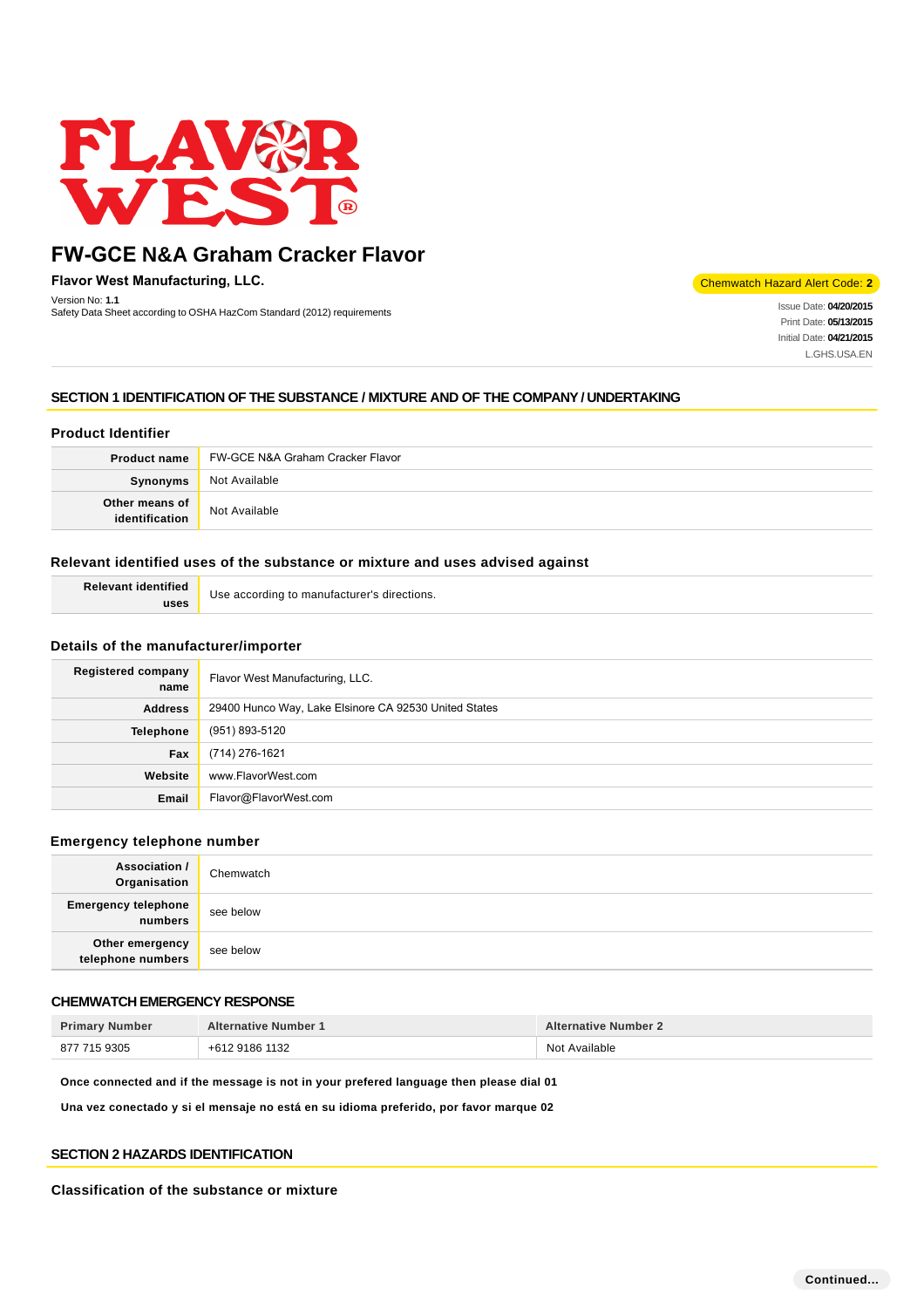

**GHS Classification** Skin Sensitizer Category 1, Eye Irritation Category 2A

#### **Label elements**

| <b>GHS label elements</b> |                |
|---------------------------|----------------|
| <b>SIGNAL WORD</b>        | <b>WARNING</b> |
|                           |                |

### **Hazard statement(s)**

| H31. | May cause an allergic skin reaction |
|------|-------------------------------------|
| 1319 | eve irritation                      |

### **Precautionary statement(s) Prevention**

| P <sub>280</sub> | Wear protective gloves/protective clothing/eye protection/face protection. |
|------------------|----------------------------------------------------------------------------|
| P261             | Avoid breathing dust/fume/gas/mist/vapours/spray.                          |
| P272             | Contaminated work clothing should not be allowed out of the workplace.     |

### **Precautionary statement(s) Response**

| P363           | Wash contaminated clothing before reuse.                                                                                            |  |
|----------------|-------------------------------------------------------------------------------------------------------------------------------------|--|
| P302+P352      | IF ON SKIN: Wash with plenty of water and soap                                                                                      |  |
| P305+P351+P338 | IF IN EYES: Rinse cautiously with water for several minutes. Remove contact lenses, if present and easy to do. Continue<br>rinsing. |  |
| P333+P313      | If skin irritation or rash occurs: Get medical advice/attention.                                                                    |  |
| P337+P313      | If eye irritation persists: Get medical advice/attention.                                                                           |  |

# **Precautionary statement(s) Storage**

### **Precautionary statement(s) Disposal**

**P501** Dispose of contents/container to authorised chemical landfill or if organic to high temperature incineration

### **SECTION 3 COMPOSITION / INFORMATION ON INGREDIENTS**

#### **Substances**

See section below for composition of Mixtures

#### **Mixtures**

| <b>CAS No</b> | %[weight] | <b>Name</b>      |
|---------------|-----------|------------------|
| 57-55-6       | 90-99     | propylene glycol |
| 4940-11-8     | $1 - 5$   | ethyl maltol     |
| 121-32-4      | $1 - 5$   | ethyl vanillin   |
| 92-48-8       | $1 - 5$   | 6-methylcoumarin |
| 121-33-5      | $1 - 5$   | vanillin         |

The specific chemical identity and/or exact percentage (concentration) of composition has been withheld as a trade secret.

### **SECTION 4 FIRST AID MEASURES**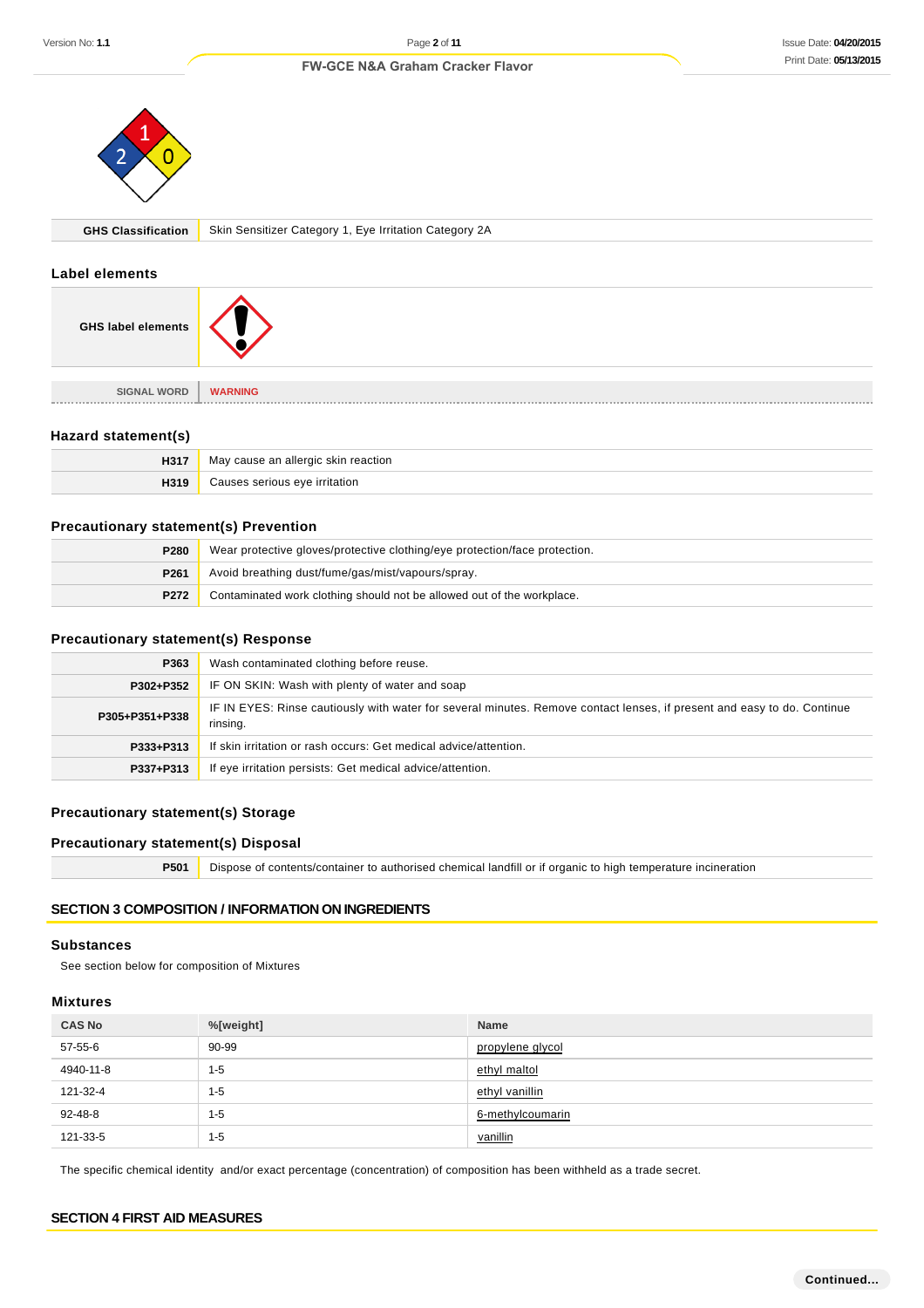| <b>Eye Contact</b>  | If this product comes in contact with the eyes:<br>• Wash out immediately with fresh running water.<br>Ensure complete irrigation of the eye by keeping eyelids apart and away from eye and moving the eyelids by occasionally<br>lifting the upper and lower lids.<br>▶ Seek medical attention without delay; if pain persists or recurs seek medical attention.<br>► Removal of contact lenses after an eye injury should only be undertaken by skilled personnel.                                |  |
|---------------------|-----------------------------------------------------------------------------------------------------------------------------------------------------------------------------------------------------------------------------------------------------------------------------------------------------------------------------------------------------------------------------------------------------------------------------------------------------------------------------------------------------|--|
| <b>Skin Contact</b> | If skin contact occurs:<br>Inmediately remove all contaminated clothing, including footwear.<br>Flush skin and hair with running water (and soap if available).<br>▶ Seek medical attention in event of irritation.                                                                                                                                                                                                                                                                                 |  |
| <b>Inhalation</b>   | If fumes or combustion products are inhaled remove from contaminated area.<br>Lay patient down. Keep warm and rested.<br>▶ Prostheses such as false teeth, which may block airway, should be removed, where possible, prior to initiating first aid<br>procedures.<br>▶ Apply artificial respiration if not breathing, preferably with a demand valve resuscitator, bag-valve mask device, or pocket<br>mask as trained. Perform CPR if necessary.<br>Transport to hospital, or doctor.             |  |
| Ingestion           | If swallowed do <b>NOT</b> induce vomiting.<br>If vomiting occurs, lean patient forward or place on left side (head-down position, if possible) to maintain open airway and<br>prevent aspiration.<br>• Observe the patient carefully.<br>▶ Never give liquid to a person showing signs of being sleepy or with reduced awareness; i.e. becoming unconscious.<br>▶ Give water to rinse out mouth, then provide liquid slowly and as much as casualty can comfortably drink.<br>Seek medical advice. |  |

### **Description of first aid measures**

#### **Indication of any immediate medical attention and special treatment needed**

- Polyethylene glycols are generally poorly absorbed orally and are mostly unchanged by the kidney.
- Dermal absorption can occur across damaged skin (e.g. through burns) leading to increased osmolality, anion gap metabolic acidosis, elevated calcium, low ionised calcium, CNS depression and renal failure.
- **Treatment consists of supportive care.**

[Ellenhorn and Barceloux: Medical Toxicology]

Propylene glycol is primarily a CNS depressant in large doses and may cause hypoglycaemia, lactic acidosis and seizures.

- ▶ The usual measures are supportive care and decontamination (Ipecac/ lavage/ activated charcoal/ cathartics), within 2 hours of exposure should suffice.
- Check the anion gap, arterial pH, renal function and glucose levels.

Ellenhorn and Barceloux: Medical Toxicology

#### **SECTION 5 FIREFIGHTING MEASURES**

#### **Extinguishing media**

| Alcohol stable foam.<br>Dry chemical powder.<br>▶ BCF (where regulations permit).<br>Carbon dioxide. |
|------------------------------------------------------------------------------------------------------|
|------------------------------------------------------------------------------------------------------|

#### **Special hazards arising from the substrate or mixture**

| <b>Fire Incompatibility</b> | Avoid contamination with oxidising agents i.e. nitrates, oxidising acids, chlorine bleaches, pool chlorine etc. as ignition may |
|-----------------------------|---------------------------------------------------------------------------------------------------------------------------------|
|                             | result                                                                                                                          |

#### **Advice for firefighters**

| <b>Fire Fighting</b>         | Alert Fire Brigade and tell them location and nature of hazard.<br>▶ Wear full body protective clothing with breathing apparatus.<br>▶ Prevent, by any means available, spillage from entering drains or water course.<br>• Use water delivered as a fine spray to control fire and cool adjacent area. |
|------------------------------|---------------------------------------------------------------------------------------------------------------------------------------------------------------------------------------------------------------------------------------------------------------------------------------------------------|
| <b>Fire/Explosion Hazard</b> | $\cdot$ Combustible.<br>▶ Slight fire hazard when exposed to heat or flame.<br>► Heating may cause expansion or decomposition leading to violent rupture of containers.<br>• On combustion, may emit toxic fumes of carbon monoxide (CO).                                                               |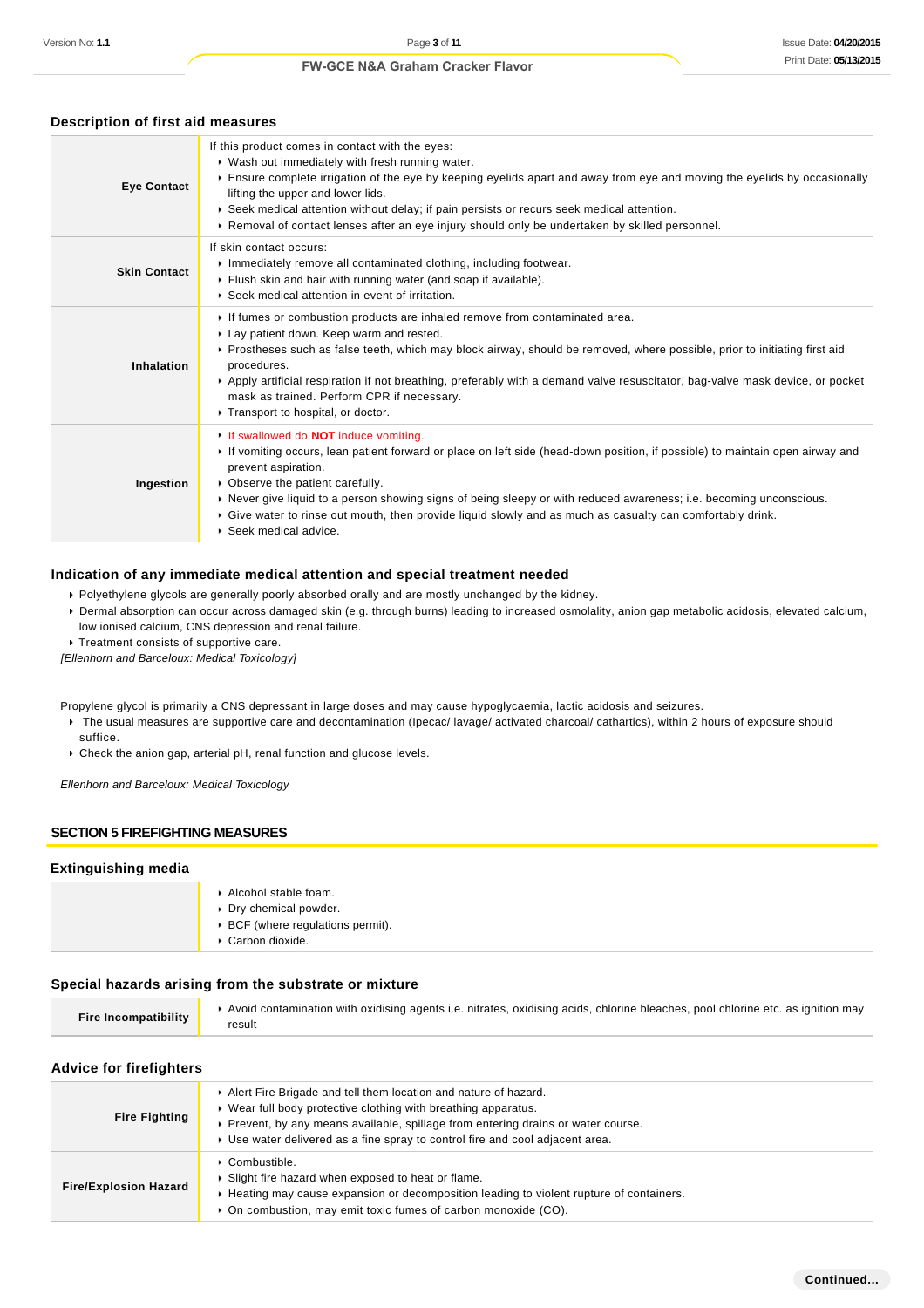### **SECTION 6 ACCIDENTAL RELEASE MEASURES**

| <b>Minor Spills</b> | Remove all ignition sources.<br>Clean up all spills immediately.<br>Avoid breathing vapours and contact with skin and eyes.<br>► Control personal contact with the substance, by using protective equipment.                                                                                                                                                                                                                                                                                                             |                                       |              |                |            |                    |                 |
|---------------------|--------------------------------------------------------------------------------------------------------------------------------------------------------------------------------------------------------------------------------------------------------------------------------------------------------------------------------------------------------------------------------------------------------------------------------------------------------------------------------------------------------------------------|---------------------------------------|--------------|----------------|------------|--------------------|-----------------|
|                     | Chemical Class: alcohols and glycols<br>For release onto land: recommended sorbents listed in order of priority.                                                                                                                                                                                                                                                                                                                                                                                                         |                                       |              |                |            |                    |                 |
|                     | SORBENT<br><b>TYPE</b>                                                                                                                                                                                                                                                                                                                                                                                                                                                                                                   | <b>RANK</b>                           | APPLICATION  | COLLECTION     |            | <b>LIMITATIONS</b> |                 |
|                     | <b>LAND SPILL - SMALL</b>                                                                                                                                                                                                                                                                                                                                                                                                                                                                                                |                                       |              |                |            |                    |                 |
|                     | cross-linked polymer - particulate                                                                                                                                                                                                                                                                                                                                                                                                                                                                                       |                                       |              | 1              | shovel     | shovel             | R, W, SS        |
|                     | cross-linked polymer - pillow                                                                                                                                                                                                                                                                                                                                                                                                                                                                                            |                                       |              | $\mathbf{1}$   | throw      | pitchfork          | R, DGC, RT      |
|                     | sorbent clay - particulate                                                                                                                                                                                                                                                                                                                                                                                                                                                                                               |                                       |              | $\overline{2}$ | shovel     | shovel             | R, I, P         |
|                     | wood fiber - pillow                                                                                                                                                                                                                                                                                                                                                                                                                                                                                                      |                                       |              | 3              | throw      | pitchfork          | R, P, DGC, RT   |
|                     | treated wood fiber - pillow                                                                                                                                                                                                                                                                                                                                                                                                                                                                                              |                                       |              | 3              | throw      | pitchfork          | DGC, RT         |
|                     | foamed glass - pillow                                                                                                                                                                                                                                                                                                                                                                                                                                                                                                    |                                       |              | 4              | throw      | pichfork           | R, P, DGC, RT   |
|                     | <b>LAND SPILL - MEDIUM</b>                                                                                                                                                                                                                                                                                                                                                                                                                                                                                               |                                       |              |                |            |                    |                 |
|                     | cross-linked polymer - particulate                                                                                                                                                                                                                                                                                                                                                                                                                                                                                       |                                       | $\mathbf{1}$ | blower         | skiploader | R,W, SS            |                 |
| <b>Major Spills</b> | polypropylene - particulate                                                                                                                                                                                                                                                                                                                                                                                                                                                                                              |                                       |              | $\overline{2}$ | blower     | skiploader         | W, SS, DGC      |
|                     | sorbent clay - particulate                                                                                                                                                                                                                                                                                                                                                                                                                                                                                               |                                       |              | $\overline{2}$ | blower     | skiploader         | R, I, W, P, DGC |
|                     | polypropylene - mat                                                                                                                                                                                                                                                                                                                                                                                                                                                                                                      |                                       |              | 3              | throw      | skiploader         | DGC, RT         |
|                     | expanded mineral - particulate                                                                                                                                                                                                                                                                                                                                                                                                                                                                                           |                                       |              | 3              | blower     | skiploader         | R, I, W, P, DGC |
|                     | polyurethane - mat                                                                                                                                                                                                                                                                                                                                                                                                                                                                                                       | $\overline{4}$<br>throw<br>skiploader |              |                | DGC, RT    |                    |                 |
|                     | Legend<br>DGC: Not effective where ground cover is dense<br>R: Not reusable<br>I: Not incinerable<br>P: Effectiveness reduced when rainy<br>RT: Not effective where terrain is rugged<br>SS: Not for use within environmentally sensitive sites<br>W: Effectiveness reduced when windy<br>Reference: Sorbents for Liquid Hazardous Substance Cleanup and Control;<br>R.W Melvold et al: Pollution Technology Review No. 150: Noyes Data Corporation 1988<br>Moderate hazard.<br>Clear area of personnel and move upwind. |                                       |              |                |            |                    |                 |
|                     | Alert Fire Brigade and tell them location and nature of hazard.                                                                                                                                                                                                                                                                                                                                                                                                                                                          |                                       |              |                |            |                    |                 |

### **SECTION 7 HANDLING AND STORAGE**

# **Precautions for safe handling**

| Safe handling     | DO NOT allow clothing wet with material to stay in contact with skin<br>Avoid all personal contact, including inhalation.<br>▶ Wear protective clothing when risk of exposure occurs.<br>Use in a well-ventilated area.<br>▶ Prevent concentration in hollows and sumps. |
|-------------------|--------------------------------------------------------------------------------------------------------------------------------------------------------------------------------------------------------------------------------------------------------------------------|
| Other information | • Material is hygroscopic, i.e. absorbs moisture from the air. Keep containers well sealed in storage.<br>Store in original containers.<br>Keep containers securely sealed.                                                                                              |

# **Conditions for safe storage, including any incompatibilities**

| Suitable container | $\blacktriangleright$ Metal can or drum<br>▶ Packaging as recommended by manufacturer.<br>• Check all containers are clearly labelled and free from leaks. |
|--------------------|------------------------------------------------------------------------------------------------------------------------------------------------------------|
|                    |                                                                                                                                                            |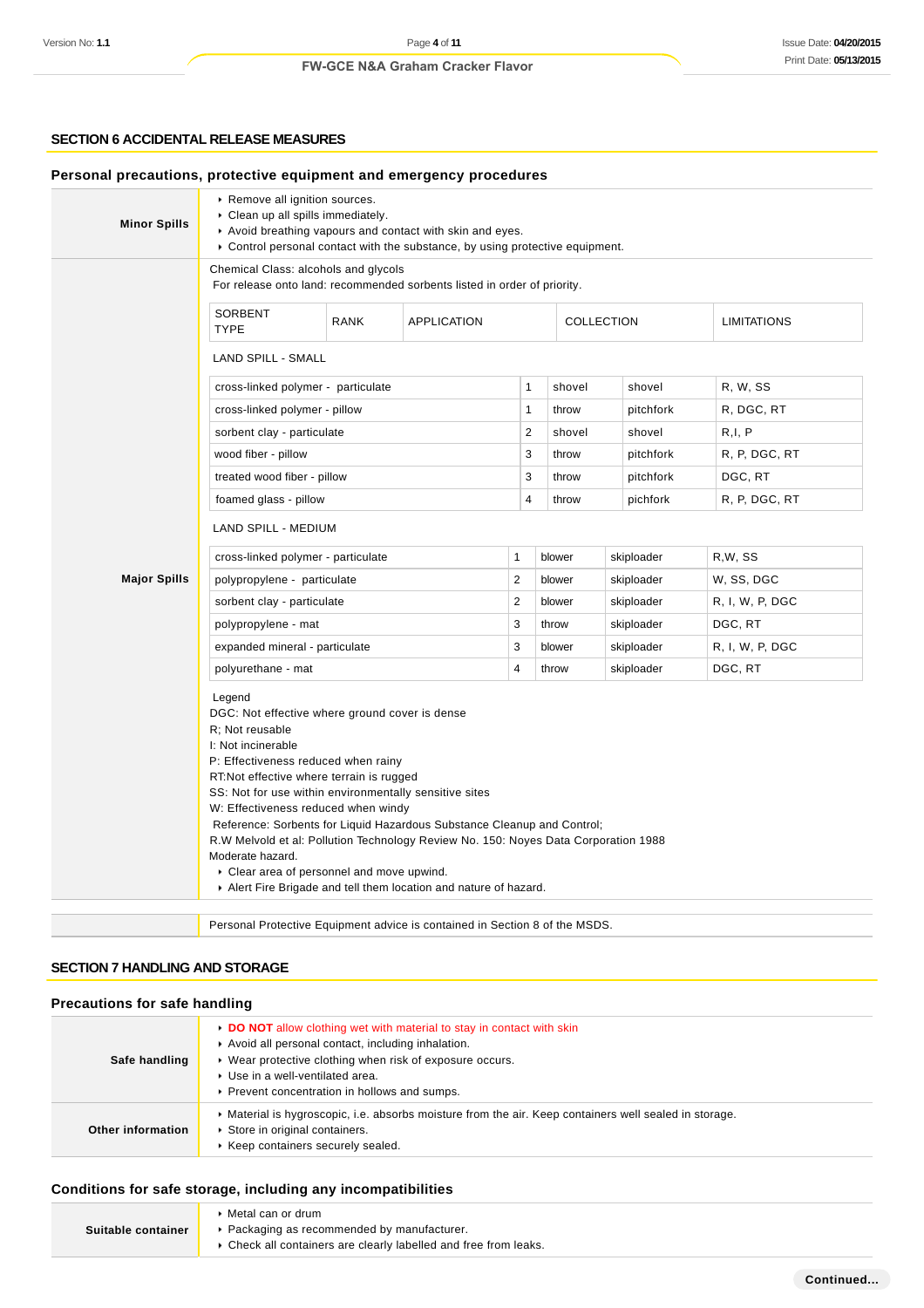|                 | ► Glycols and their ethers undergo violent decomposition in contact with 70% perchloric acid. This seems likely to involve<br>formation of the glycol perchlorate esters (after scission of ethers) which are explosive, those of ethylene glycol and<br>3-chloro-1,2-propanediol being more powerful than glyceryl nitrate, and the former so sensitive that it explodes on addition<br>of water.<br>Alcohols                                                |
|-----------------|---------------------------------------------------------------------------------------------------------------------------------------------------------------------------------------------------------------------------------------------------------------------------------------------------------------------------------------------------------------------------------------------------------------------------------------------------------------|
| <b>Storage</b>  | are incompatible with strong acids, acid chlorides, acid anhydrides, oxidising and reducing agents.                                                                                                                                                                                                                                                                                                                                                           |
| incompatibility | reacts, possibly violently, with alkaline metals and alkaline earth metals to produce hydrogen                                                                                                                                                                                                                                                                                                                                                                |
|                 | Freact with strong acids, strong caustics, aliphatic amines, isocyanates, acetaldehyde, benzoyl peroxide, chromic acid,<br>chromium oxide, dialkylzincs, dichlorine oxide, ethylene oxide, hypochlorous acid, isopropyl chlorocarbonate, lithium<br>tetrahydroaluminate, nitrogen dioxide, pentafluoroguanidine, phosphorus halides, phosphorus pentasulfide, tangerine oil,<br>triethylaluminium, triisobutylaluminium<br>Should not be heated above 49 deg. |

#### **PACKAGE MATERIAL INCOMPATIBILITIES**

Not Available

#### **SECTION 8 EXPOSURE CONTROLS / PERSONAL PROTECTION**

#### **Control parameters**

#### **OCCUPATIONAL EXPOSURE LIMITS (OEL)**

# **INGREDIENT DATA**

Not Available

#### **EMERGENCY LIMITS**

| Ingredient       | <b>Material name</b>                | TEEL-1            | TEEL-2            | TEEL-3             |
|------------------|-------------------------------------|-------------------|-------------------|--------------------|
| propylene glycol | Propylene glycol; (1,2-Propanediol) | $30 \text{ mg/m}$ | 1300 mg/m3        | 7900 mg/m3         |
| vanillin         | Vanilin                             | $10 \text{ mg/m}$ | $10 \text{ mg/m}$ | $310 \text{ mg/m}$ |

| Ingredient       | <b>Original IDLH</b> | <b>Revised IDLH</b> |
|------------------|----------------------|---------------------|
| propylene glycol | Not Available        | Not Available       |
| ethyl maltol     | Not Available        | Not Available       |
| ethyl vanillin   | Not Available        | Not Available       |
| 6-methylcoumarin | Not Available        | Not Available       |
| vanillin         | Not Available        | Not Available       |

### **MATERIAL DATA**

for propylene glycol:

Saturated vapour concentration @ 20 deg C.= 65.8 ppm, 204.6 mg/m3; i.e higher concentrations can only occur as aerosols or at higher temperatures. Odour Threshold: Practically odourless.

A small number of individuals show skin irritation or sensitisation from repeated or prolonged exposure to propylene glycol. A workplace environmental exposure limit (WEEL) has been established by AIHA and is thought to be protective against systemic effects.

#### **Exposure controls**

| Appropriate<br>engineering controls | Engineering controls are used to remove a hazard or place a barrier between the worker and the hazard. Well-designed<br>engineering controls can be highly effective in protecting workers and will typically be independent of worker interactions to<br>provide this high level of protection.<br>The basic types of engineering controls are:<br>Process controls which involve changing the way a job activity or process is done to reduce the risk.<br>Enclosure and/or isolation of emission source which keeps a selected hazard "physically" away from the worker and<br>ventilation that strategically "adds" and "removes" air in the work environment. |
|-------------------------------------|--------------------------------------------------------------------------------------------------------------------------------------------------------------------------------------------------------------------------------------------------------------------------------------------------------------------------------------------------------------------------------------------------------------------------------------------------------------------------------------------------------------------------------------------------------------------------------------------------------------------------------------------------------------------|
| <b>Personal protection</b>          | <b>THE STATE</b>                                                                                                                                                                                                                                                                                                                                                                                                                                                                                                                                                                                                                                                   |
| Eye and face<br>protection          | ▶ Safety glasses with side shields.<br>Chemical goggles.<br>► Contact lenses may pose a special hazard; soft contact lenses may absorb and concentrate irritants. A written policy<br>document, describing the wearing of lenses or restrictions on use, should be created for each workplace or task.                                                                                                                                                                                                                                                                                                                                                             |
| <b>Skin protection</b>              | See Hand protection below                                                                                                                                                                                                                                                                                                                                                                                                                                                                                                                                                                                                                                          |
| Hands/feet protection               | ▶ Wear chemical protective gloves, e.g. PVC.<br>• Wear safety footwear or safety gumboots, e.g. Rubber                                                                                                                                                                                                                                                                                                                                                                                                                                                                                                                                                             |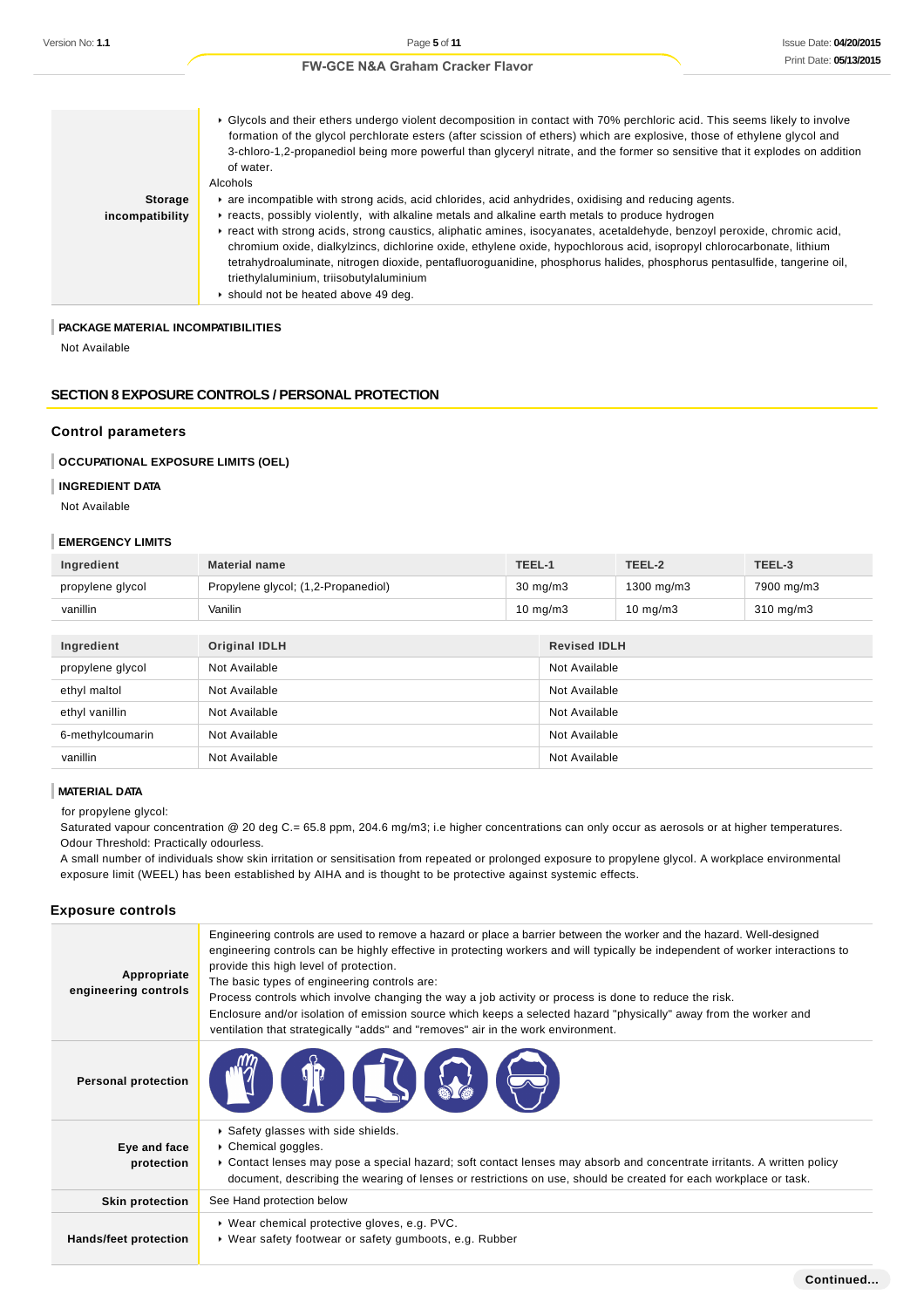|                        | NOTE:<br>• The material may produce skin sensitisation in predisposed individuals. Care must be taken, when removing gloves and<br>other protective equipment, to avoid all possible skin contact.<br>▶ Contaminated leather items, such as shoes, belts and watch-bands should be removed and destroyed. |
|------------------------|-----------------------------------------------------------------------------------------------------------------------------------------------------------------------------------------------------------------------------------------------------------------------------------------------------------|
| <b>Body protection</b> | See Other protection below                                                                                                                                                                                                                                                                                |
| Other protection       | • Overalls.<br>$\triangleright$ P.V.C. apron.<br>▶ Barrier cream.                                                                                                                                                                                                                                         |
| <b>Thermal hazards</b> | Not Available                                                                                                                                                                                                                                                                                             |

### **Recommended material(s)**

#### **GLOVE SELECTION INDEX**

Glove selection is based on a modified presentation of the:  **"Forsberg Clothing Performance Index".**

 The effect(s) of the following substance(s) are taken into account in the **computer-generated** selection:

FW-GCE N&A Graham Cracker Flavor

| Material   | сPІ |
|------------|-----|
| PE/EVAL/PE |     |

\* CPI - Chemwatch Performance Index

A: Best Selection

B: Satisfactory; may degrade after 4 hours continuous immersion

C: Poor to Dangerous Choice for other than short term immersion **NOTE**: As a series of factors will influence the actual performance of the glove, a final selection must be based on detailed observation. - \* Where the glove is to be used on a short term, casual or infrequent basis, factors such as "feel" or convenience (e.g. disposability), may dictate a choice of gloves which might otherwise be unsuitable following

long-term or frequent use. A qualified practitioner should be consulted.

#### **Respiratory protection**

Type A-P Filter of sufficient capacity. (AS/NZS 1716 & 1715, EN 143:2000 & 149:2001, ANSI Z88 or national equivalent)

Where the concentration of gas/particulates in the breathing zone, approaches or exceeds the "Exposure Standard" (or ES), respiratory protection is required.

Degree of protection varies with both face-piece and Class of filter; the nature of protection varies with Type of filter.

| Required<br><b>Minimum</b><br><b>Protection Factor</b> | Half-Face<br>Respirator | <b>Full-Face</b><br>Respirator    | <b>Powered Air</b><br>Respirator       |
|--------------------------------------------------------|-------------------------|-----------------------------------|----------------------------------------|
| up to $10 \times ES$                                   | A-AUS P2                | -                                 | A-PAPR-AUS /<br>Class 1 P <sub>2</sub> |
| up to $50 \times ES$                                   |                         | A-AUS / Class<br>1 P <sub>2</sub> |                                        |
| up to $100 \times ES$                                  |                         | $A-2$ P <sub>2</sub>              | A-PAPR-2 P2 $\land$                    |

^ - Full-face

 $A(All classes) = Organic vapours, B AUS or B1 = Acid gases, B2 = Acid$ gas or hydrogen cyanide(HCN), B3 = Acid gas or hydrogen cyanide(HCN),  $E =$  Sulfur dioxide(SO2),  $G =$  Agricultural chemicals,  $K =$  Ammonia(NH3),  $Hg =$  Mercury, NO = Oxides of nitrogen, MB = Methyl bromide, AX = Low boiling point organic compounds(below 65 degC)

#### **SECTION 9 PHYSICAL AND CHEMICAL PROPERTIES**

#### **Information on basic physical and chemical properties**

| Appearance                                      | Clear colorless |                                                   |                       |
|-------------------------------------------------|-----------------|---------------------------------------------------|-----------------------|
|                                                 |                 |                                                   |                       |
| <b>Physical state</b>                           | Liquid          | <b>Relative density</b><br>(Water = $1$ )         | 1.05                  |
| Odour                                           | Characteristic  | <b>Partition coefficient</b><br>n-octanol / water | Not Available         |
| <b>Odour threshold</b>                          | Not Available   | Auto-ignition<br>temperature (°C)                 | Not Available         |
| pH (as supplied)                                | Not Available   | <b>Decomposition</b><br>temperature               | Not Available         |
| Melting point /<br>freezing point (°C)          | Not Available   | Viscosity (cSt)                                   | Not Available         |
| Initial boiling point<br>and boiling range (°C) | Not Available   | Molecular weight<br>(g/mol)                       | Not Available         |
| Flash point (°C)                                | 98.83           | <b>Taste</b>                                      | <b>Graham Cracker</b> |
| <b>Evaporation rate</b>                         | Not Available   | <b>Explosive properties</b>                       | Not Available         |
| Flammability                                    | Not Applicable  | <b>Oxidising properties</b>                       | Not Available         |
| <b>Upper Explosive Limit</b><br>(%)             | Not Available   | <b>Surface Tension</b><br>(dyn/cm or mN/m)        | Not Available         |
| <b>Lower Explosive Limit</b><br>(%)             | Not Available   | <b>Volatile Component</b><br>$(\%$ vol)           | Not Available         |
| Vapour pressure (kPa)                           | Not Available   | Gas group                                         | Not Available         |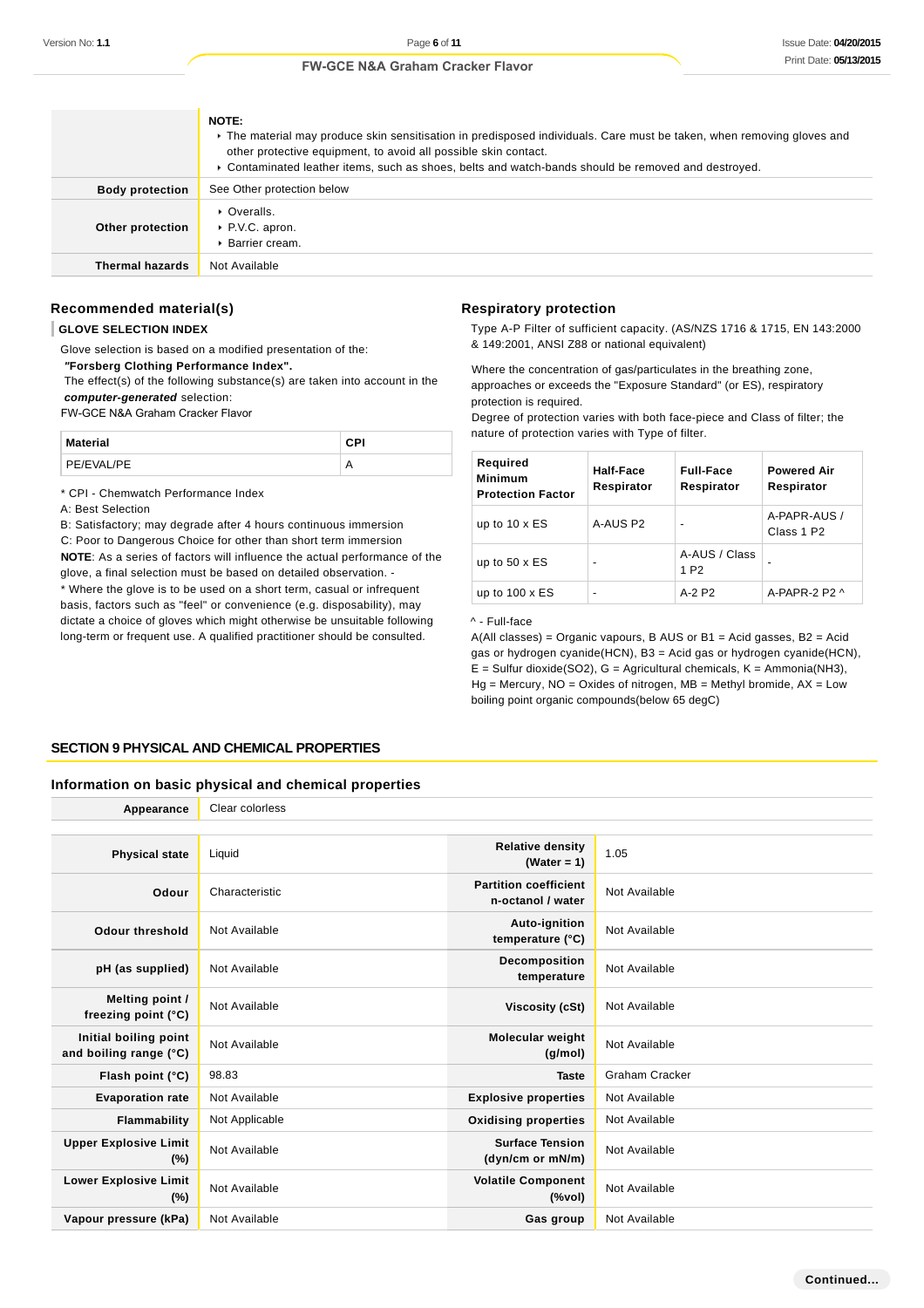| Solubility in water<br>(g/L) | Miscible      | pH as a solution (1%) | Not Available |
|------------------------------|---------------|-----------------------|---------------|
| Vapour density (Air =<br>1)  | Not Available | VOC q/L               | Not Available |

# **SECTION 10 STABILITY AND REACTIVITY**

| Reactivity                                    | See section 7                                                                                                                        |
|-----------------------------------------------|--------------------------------------------------------------------------------------------------------------------------------------|
| <b>Chemical stability</b>                     | • Unstable in the presence of incompatible materials.<br>▶ Product is considered stable.<br>Hazardous polymerisation will not occur. |
| Possibility of<br>hazardous reactions         | See section 7                                                                                                                        |
| <b>Conditions to avoid</b>                    | See section 7                                                                                                                        |
| Incompatible materials                        | See section 7                                                                                                                        |
| <b>Hazardous</b><br>decomposition<br>products | See section 5                                                                                                                        |

# **SECTION 11 TOXICOLOGICAL INFORMATION**

# **Information on toxicological effects**

| <b>Inhaled</b>                                 | The material is not thought to produce respiratory irritation (as classified by EC Directives using animal models).<br>Nevertheless inhalation of vapours, fumes or aerosols, especially for prolonged periods, may produce respiratory discomfort<br>and occasionally, distress.<br>Inhalation of vapours may cause drowsiness and dizziness. This may be accompanied by narcosis, reduced alertness, loss<br>of reflexes, lack of coordination and vertigo.                                                                                                                                                                                                                                                                                                                                                                                                                                                                                                                                                                        |                                    |  |
|------------------------------------------------|--------------------------------------------------------------------------------------------------------------------------------------------------------------------------------------------------------------------------------------------------------------------------------------------------------------------------------------------------------------------------------------------------------------------------------------------------------------------------------------------------------------------------------------------------------------------------------------------------------------------------------------------------------------------------------------------------------------------------------------------------------------------------------------------------------------------------------------------------------------------------------------------------------------------------------------------------------------------------------------------------------------------------------------|------------------------------------|--|
| Ingestion                                      | Accidental ingestion of the material may be damaging to the health of the individual.<br>Of the same family as heparin, coumarin (generally 4-hydroxy-) and indan-1,3-dione derivatives are often used as<br>rodenticides and as anticoagulant drugs. They cause spontaneous and lethal hemorrhage in the rodents that ingest them.<br>Under the general name antivitamin K they block the hepatic synthesis of prothrombin at the expense of vitamin K (coumarin<br>itself produces little antiprothrombin activity).                                                                                                                                                                                                                                                                                                                                                                                                                                                                                                               |                                    |  |
| <b>Skin Contact</b>                            | Skin contact is not thought to have harmful health effects (as classified under EC Directives); the material may still produce<br>health damage following entry through wounds, lesions or abrasions.<br>The material may produce moderate skin irritation; limited evidence or practical experience suggests, that the material either:<br>produces moderate inflammation of the skin in a substantial number of individuals following direct contact and/or<br>▶ produces significant, but moderate, inflammation when applied to the healthy intact skin of animals (for up to four hours),<br>such inflammation being present twenty-four hours or more after the end of the exposure period.<br>Skin irritation may also be present after prolonged or repeated exposure; this may result in a form of contact dermatitis<br>(nonallergic). The dermatitis is often characterised by skin redness (erythema) and swelling (oedema) which may progress to<br>blistering (vesiculation), scaling and thickening of the epidermis. |                                    |  |
| Eye                                            | Limited evidence exists, or practical experience suggests, that the material may cause eye irritation in a substantial number<br>of individuals and/or is expected to produce significant ocular lesions which are present twenty-four hours or more after<br>instillation into the eye(s) of experimental animals. Repeated or prolonged eye contact may cause inflammation<br>characterised by temporary redness (similar to windburn) of the conjunctiva (conjunctivitis); temporary impairment of vision<br>and/or other transient eye damage/ulceration may occur.<br>Irritation of the eyes may produce a heavy secretion of tears (lachrymation).                                                                                                                                                                                                                                                                                                                                                                             |                                    |  |
| <b>Chronic</b>                                 | Practical evidence shows that inhalation of the material is capable of inducing a sensitisation reaction in a substantial number<br>of individuals at a greater frequency than would be expected from the response of a normal population.<br>Pulmonary sensitisation, resulting in hyperactive airway dysfunction and pulmonary allergy may be accompanied by fatigue,<br>malaise and aching. Significant symptoms of exposure may persist for extended periods, even after exposure ceases.<br>Symptoms can be activated by a variety of nonspecific environmental stimuli such as automobile exhaust, perfumes and<br>passive smoking.                                                                                                                                                                                                                                                                                                                                                                                            |                                    |  |
|                                                |                                                                                                                                                                                                                                                                                                                                                                                                                                                                                                                                                                                                                                                                                                                                                                                                                                                                                                                                                                                                                                      |                                    |  |
| <b>FW-GCE N&amp;A</b><br><b>Graham Cracker</b> | <b>TOXICITY</b>                                                                                                                                                                                                                                                                                                                                                                                                                                                                                                                                                                                                                                                                                                                                                                                                                                                                                                                                                                                                                      | <b>IRRITATION</b>                  |  |
| <b>Flavor</b>                                  | Not Available                                                                                                                                                                                                                                                                                                                                                                                                                                                                                                                                                                                                                                                                                                                                                                                                                                                                                                                                                                                                                        | Not Available                      |  |
|                                                | <b>TOXICITY</b>                                                                                                                                                                                                                                                                                                                                                                                                                                                                                                                                                                                                                                                                                                                                                                                                                                                                                                                                                                                                                      | <b>IRRITATION</b>                  |  |
|                                                | Dermal (rabbit) LD50: >2000 mg/kg <sup>[1]</sup>                                                                                                                                                                                                                                                                                                                                                                                                                                                                                                                                                                                                                                                                                                                                                                                                                                                                                                                                                                                     | Eye (rabbit): 100 mg - mild        |  |
| propylene glycol                               | Oral (rat) LD50: 20000 mg/kgd <sup>[2]</sup>                                                                                                                                                                                                                                                                                                                                                                                                                                                                                                                                                                                                                                                                                                                                                                                                                                                                                                                                                                                         | Eye (rabbit): 500 mg/24h - mild    |  |
|                                                |                                                                                                                                                                                                                                                                                                                                                                                                                                                                                                                                                                                                                                                                                                                                                                                                                                                                                                                                                                                                                                      | Skin(human):104 mg/3d Intermit Mod |  |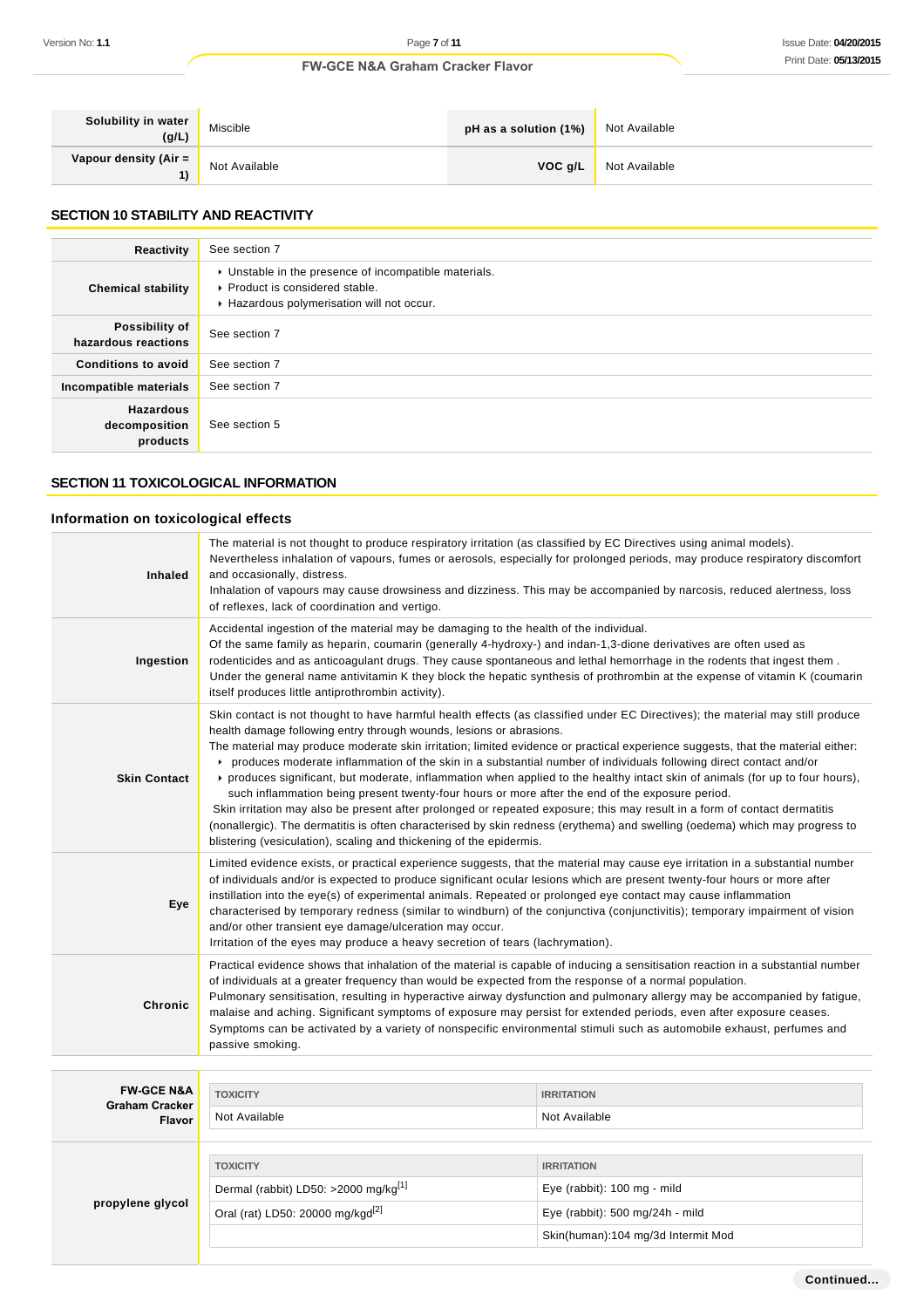|                                                          |                                                                                                                                                                                                                                                                                                                                                                                                                                                                                                                                                                                                                                                                                                                                                                                                                                                  |                   | Skin(human):500 mg/7days mild         |                   |
|----------------------------------------------------------|--------------------------------------------------------------------------------------------------------------------------------------------------------------------------------------------------------------------------------------------------------------------------------------------------------------------------------------------------------------------------------------------------------------------------------------------------------------------------------------------------------------------------------------------------------------------------------------------------------------------------------------------------------------------------------------------------------------------------------------------------------------------------------------------------------------------------------------------------|-------------------|---------------------------------------|-------------------|
|                                                          |                                                                                                                                                                                                                                                                                                                                                                                                                                                                                                                                                                                                                                                                                                                                                                                                                                                  |                   |                                       |                   |
|                                                          | <b>TOXICITY</b>                                                                                                                                                                                                                                                                                                                                                                                                                                                                                                                                                                                                                                                                                                                                                                                                                                  | <b>IRRITATION</b> |                                       |                   |
| ethyl maltol                                             | Dermal (rabbit) LD50: >5000 mg/kg <sup>[2]</sup>                                                                                                                                                                                                                                                                                                                                                                                                                                                                                                                                                                                                                                                                                                                                                                                                 |                   | Skin (rabbit): 500 mg/24 h-moderate * |                   |
|                                                          | Oral (rat) LD50: 1150 mg/kg <sup>*[2]</sup>                                                                                                                                                                                                                                                                                                                                                                                                                                                                                                                                                                                                                                                                                                                                                                                                      |                   |                                       |                   |
|                                                          |                                                                                                                                                                                                                                                                                                                                                                                                                                                                                                                                                                                                                                                                                                                                                                                                                                                  |                   |                                       |                   |
|                                                          | <b>TOXICITY</b><br>Dermal (rabbit) LD50: >7940 mg/kg <sup>*[2]</sup>                                                                                                                                                                                                                                                                                                                                                                                                                                                                                                                                                                                                                                                                                                                                                                             |                   | <b>IRRITATION</b><br>* [Monsanto]     |                   |
| ethyl vanillin                                           | Oral (rat) LD50: 1590 mg/kg <sup>*[2]</sup>                                                                                                                                                                                                                                                                                                                                                                                                                                                                                                                                                                                                                                                                                                                                                                                                      |                   | Eye (rabbit): 1.0/110.0 *             |                   |
|                                                          |                                                                                                                                                                                                                                                                                                                                                                                                                                                                                                                                                                                                                                                                                                                                                                                                                                                  |                   | Skin (rabbit): 0.3/8.0 slight *       |                   |
|                                                          |                                                                                                                                                                                                                                                                                                                                                                                                                                                                                                                                                                                                                                                                                                                                                                                                                                                  |                   |                                       |                   |
|                                                          | <b>TOXICITY</b>                                                                                                                                                                                                                                                                                                                                                                                                                                                                                                                                                                                                                                                                                                                                                                                                                                  |                   | <b>IRRITATION</b>                     |                   |
| 6-methylcoumarin                                         | Dermal (rabbit) LD50: >5000 mg/kg <sup>[2]</sup>                                                                                                                                                                                                                                                                                                                                                                                                                                                                                                                                                                                                                                                                                                                                                                                                 |                   | Skin (rabbit): 500 mg/24h-mild        |                   |
|                                                          | Oral (rat) LD50: 1680 mg/kgd <sup>[2]</sup>                                                                                                                                                                                                                                                                                                                                                                                                                                                                                                                                                                                                                                                                                                                                                                                                      |                   |                                       |                   |
|                                                          |                                                                                                                                                                                                                                                                                                                                                                                                                                                                                                                                                                                                                                                                                                                                                                                                                                                  |                   |                                       |                   |
|                                                          | <b>TOXICITY</b>                                                                                                                                                                                                                                                                                                                                                                                                                                                                                                                                                                                                                                                                                                                                                                                                                                  |                   |                                       | <b>IRRITATION</b> |
| vanillin                                                 | dermal (rat) LD50: >2000 mg/kg <sup>[1]</sup>                                                                                                                                                                                                                                                                                                                                                                                                                                                                                                                                                                                                                                                                                                                                                                                                    |                   |                                       | Not Available     |
|                                                          | Oral (rat) LD50: 1400 mg/kg[1]                                                                                                                                                                                                                                                                                                                                                                                                                                                                                                                                                                                                                                                                                                                                                                                                                   |                   |                                       |                   |
|                                                          |                                                                                                                                                                                                                                                                                                                                                                                                                                                                                                                                                                                                                                                                                                                                                                                                                                                  |                   |                                       |                   |
| Legend:                                                  | 1. Value obtained from Europe ECHA Registered Substances - Acute toxicity 2.* Value obtained from manufacturer's msds.<br>Unless otherwise specified data extracted from RTECS - Register of Toxic Effect of chemical Substances                                                                                                                                                                                                                                                                                                                                                                                                                                                                                                                                                                                                                 |                   |                                       |                   |
|                                                          |                                                                                                                                                                                                                                                                                                                                                                                                                                                                                                                                                                                                                                                                                                                                                                                                                                                  |                   |                                       |                   |
| <b>FW-GCE N&amp;A</b><br><b>Graham Cracker</b><br>Flavor | The following information refers to contact allergens as a group and may not be specific to this product.<br>Contact allergies quickly manifest themselves as contact eczema, more rarely as urticaria or Quincke's oedema. The<br>pathogenesis of contact eczema involves a cell-mediated (T lymphocytes) immune reaction of the delayed type. Other<br>allergic skin reactions, e.g. contact urticaria, involve antibody-mediated immune reactions.                                                                                                                                                                                                                                                                                                                                                                                            |                   |                                       |                   |
| <b>PROPYLENE GLYCOL</b>                                  | The material may cause skin irritation after prolonged or repeated exposure and may produce a contact dermatitis<br>(nonallergic). This form of dermatitis is often characterised by skin redness (erythema) and swelling the epidermis.<br>Histologically there may be intercellular oedema of the spongy layer (spongiosis) and intracellular oedema of the<br>epidermis.<br>The acute oral toxicity of propylene glycol is very low, and large quantities are required to cause perceptible health<br>damage in humans.                                                                                                                                                                                                                                                                                                                       |                   |                                       |                   |
| <b>ETHYL MALTOL</b>                                      | Oral (rat) TDLo: 90000 mg/kg/90d-1 * HCA Colours MSDS                                                                                                                                                                                                                                                                                                                                                                                                                                                                                                                                                                                                                                                                                                                                                                                            |                   |                                       |                   |
| <b>6-METHYLCOUMARIN</b>                                  | Convulsions recorded.                                                                                                                                                                                                                                                                                                                                                                                                                                                                                                                                                                                                                                                                                                                                                                                                                            |                   |                                       |                   |
| <b>VANILLIN</b>                                          | For certain benzyl derivatives:<br>All members of this group (benzyl, benzoate and 2-hydroxybenzoate (salicylate) esters) contain a benzene ring bonded<br>directly to an oxygenated functional group (aldehyde or ester) that is hydrolysed and/or oxidised to a benzoic acid<br>derivative. As a stable animal metabolite, benzoic acid derivatives are efficiently excreted primarily in the urine. These<br>reaction pathways have been reported in both aquatic and terrestrial species. The similarity of their toxicologic properties<br>is a reflection their participation in these common metabolic pathways.<br>Miosis, somnolence, muscle weakness, coma, respiratory stimulation, maternal effects involving ovaries, fallopian tubes,<br>uterus, cervix and vagina recorded.                                                       |                   |                                       |                   |
| <b>ETHYL VANILLIN &amp;</b><br><b>6-METHYLCOUMARIN</b>   | Asthma-like symptoms may continue for months or even years after exposure to the material ceases. This may be due<br>to a non-allergenic condition known as reactive airways dysfunction syndrome (RADS) which can occur following<br>exposure to high levels of highly irritating compound. Key criteria for the diagnosis of RADS include the absence of<br>preceding respiratory disease, in a non-atopic individual, with abrupt onset of persistent asthma-like symptoms within<br>minutes to hours of a documented exposure to the irritant. A reversible airflow pattern, on spirometry, with the presence<br>of moderate to severe bronchial hyperreactivity on methacholine challenge testing and the lack of minimal lymphocytic<br>inflammation, without eosinophilia, have also been included in the criteria for diagnosis of RADS. |                   |                                       |                   |
| <b>Acute Toxicity</b>                                    | O                                                                                                                                                                                                                                                                                                                                                                                                                                                                                                                                                                                                                                                                                                                                                                                                                                                | Carcinogenicity   | ல                                     |                   |
| Skin                                                     | ⊚                                                                                                                                                                                                                                                                                                                                                                                                                                                                                                                                                                                                                                                                                                                                                                                                                                                | Reproductivity    | ல                                     |                   |
| <b>Irritation/Corrosion</b>                              |                                                                                                                                                                                                                                                                                                                                                                                                                                                                                                                                                                                                                                                                                                                                                                                                                                                  |                   |                                       |                   |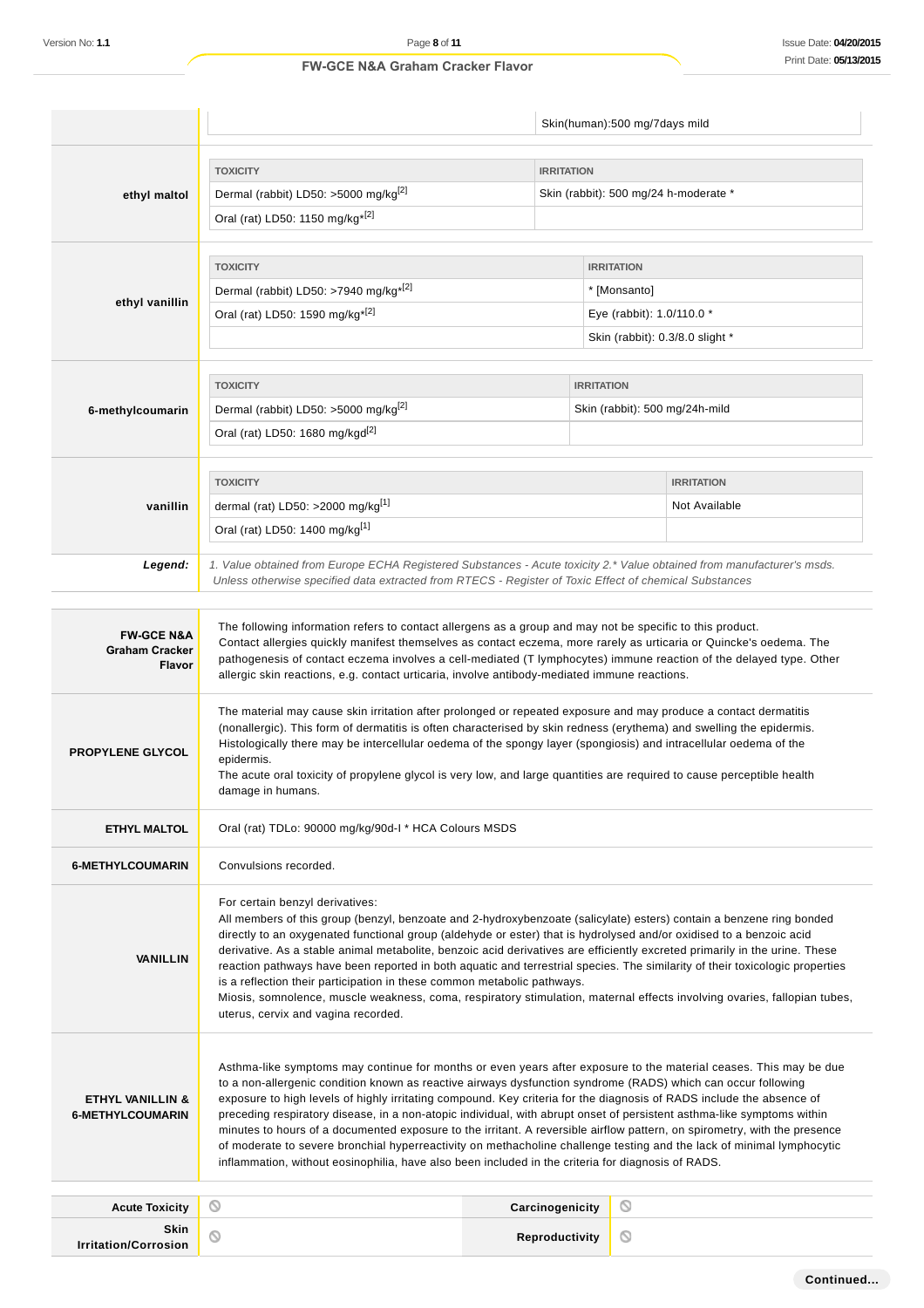| <b>Serious Eye</b><br>Damage/Irritation     | v | STOT - Single<br><b>Exposure</b>          | O                                                                                                                                                                                                                 |
|---------------------------------------------|---|-------------------------------------------|-------------------------------------------------------------------------------------------------------------------------------------------------------------------------------------------------------------------|
| <b>Respiratory or Skin</b><br>sensitisation | v | <b>STOT - Repeated</b><br><b>Exposure</b> | O                                                                                                                                                                                                                 |
| <b>Mutagenicity</b>                         | N | <b>Aspiration Hazard</b>                  | O                                                                                                                                                                                                                 |
|                                             |   | Legend:                                   | $\blacktriangleright$ – Data required to make classification available<br>$\blacktriangleright$ - Data available but does not fill the criteria for classification<br>- Data Not Available to make classification |

### **CMR STATUS**

Not Applicable

### **SECTION 12 ECOLOGICAL INFORMATION**

#### **Toxicity**

### **NOT AVAILABLE**

| Ingredient       | Endpoint      | <b>Test Duration</b> | <b>Effect</b> | Value         | <b>Species</b> | <b>BCF</b>    |
|------------------|---------------|----------------------|---------------|---------------|----------------|---------------|
| propylene glycol | Not Available | Not Available        | Not Available | Not Available | Not Available  | Not Available |
| ethyl maltol     | Not Available | Not Available        | Not Available | Not Available | Not Available  | Not Available |
| ethyl vanillin   | Not Available | Not Available        | Not Available | Not Available | Not Available  | Not Available |
| 6-methylcoumarin | Not Available | Not Available        | Not Available | Not Available | Not Available  | Not Available |
| vanillin         | Not Available | Not Available        | Not Available | Not Available | Not Available  | Not Available |

Propylene glycol is known to exert high levels of biochemical oxygen demand (BOD) during degradation in surface waters. This process can adversely affect aquatic life by consuming oxygen needed by aquatic organisms for survival. Large quantities of dissolved oxygen (DO) in the water column are consumed when microbial populations decompose propylene glycol.

Sufficient dissolved oxygen levels in surface waters are critical for the survival of fish, macro-invertebrates, and other aquatic organisms.

#### **Persistence and degradability**

| Ingredient       | Persistence: Water/Soil | <b>Persistence: Air</b> |
|------------------|-------------------------|-------------------------|
| propylene glycol | LOW                     | LOW                     |
| ethyl maltol     | <b>HIGH</b>             | <b>HIGH</b>             |
| ethyl vanillin   | <b>LOW</b>              | LOW                     |
| 6-methylcoumarin | LOW                     | LOW                     |
| vanillin         | LOW                     | LOW                     |

### **Bioaccumulative potential**

| Ingredient       | <b>Bioaccumulation</b>   |
|------------------|--------------------------|
| propylene glycol | LOW (BCF = 1)            |
| ethyl maltol     | LOW (LogKOW = $1.787$ )  |
| ethyl vanillin   | LOW (LogKOW = $1.58$ )   |
| 6-methylcoumarin | LOW (LogKOW = $2.0601$ ) |
| vanillin         | LOW (LogKOW = $1.21$ )   |

## **Mobility in soil**

| Ingredient       | <b>Mobility</b>       |
|------------------|-----------------------|
| propylene glycol | $HIGH (KOC = 1)$      |
| ethyl maltol     | $LOW (KOC = 10)$      |
| ethyl vanillin   | LOW ( $KOC = 70.92$ ) |
| 6-methylcoumarin | $LOW (KOC = 236.7)$   |
| vanillin         | $LOW (KOC = 38.45)$   |

### **SECTION 13 DISPOSAL CONSIDERATIONS**

### **Waste treatment methods**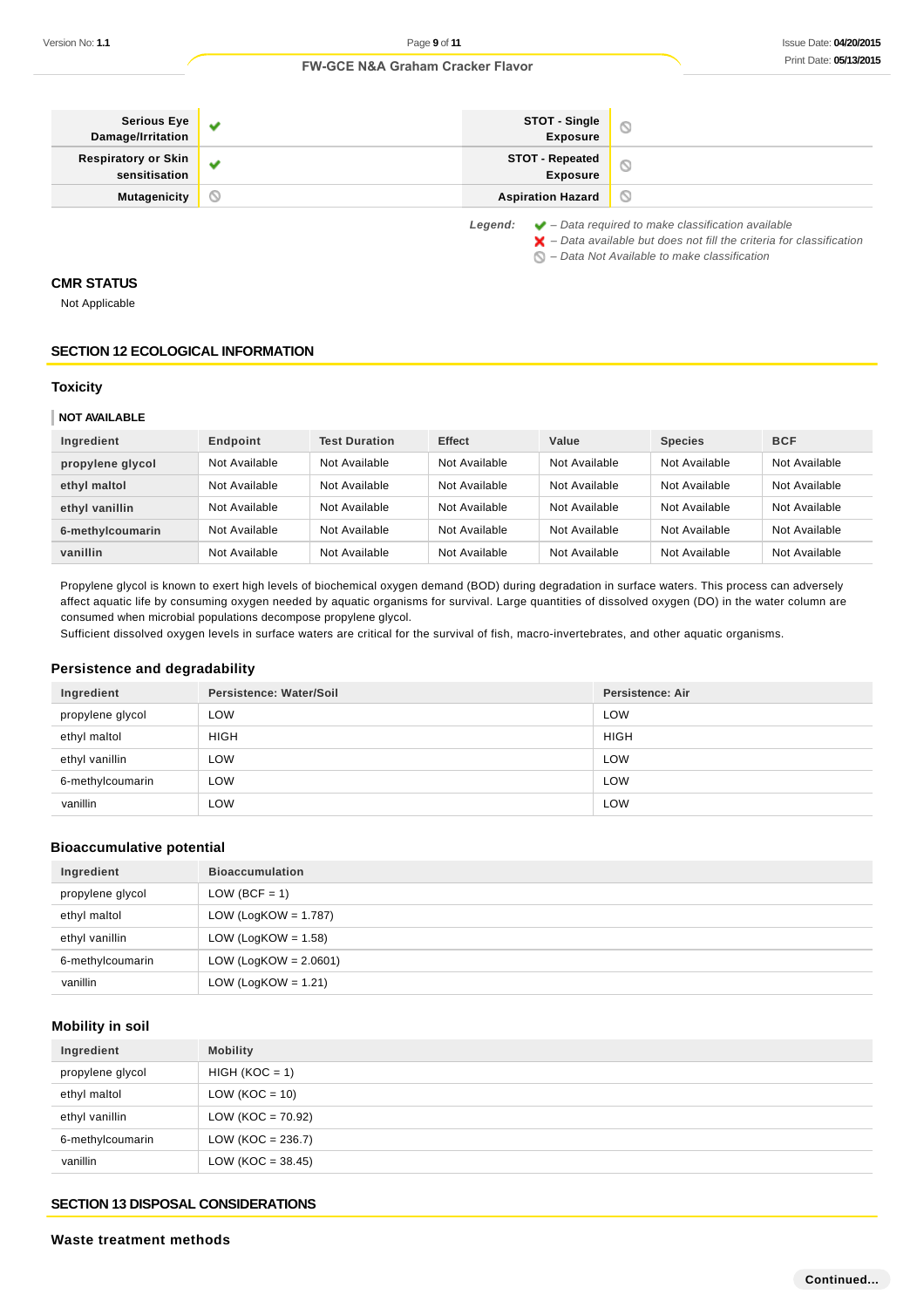| <b>Product / Packaging</b><br>disposal | ► Containers may still present a chemical hazard/ danger when empty.<br>▶ Return to supplier for reuse/ recycling if possible.<br>Otherwise:<br>If container can not be cleaned sufficiently well to ensure that residuals do not remain or if the container cannot be used to<br>store the same product, then puncture containers, to prevent re-use, and bury at an authorised landfill.<br>► Where possible retain label warnings and MSDS and observe all notices pertaining to the product. |
|----------------------------------------|--------------------------------------------------------------------------------------------------------------------------------------------------------------------------------------------------------------------------------------------------------------------------------------------------------------------------------------------------------------------------------------------------------------------------------------------------------------------------------------------------|

### **SECTION 14 TRANSPORT INFORMATION**

#### **Labels Required**

**Marine Pollutant** NO

### **Land transport (DOT): NOT REGULATED FOR TRANSPORT OF DANGEROUS GOODS**

### **Air transport (ICAO-IATA / DGR): NOT REGULATED FOR TRANSPORT OF DANGEROUS GOODS**

### **Sea transport (IMDG-Code / GGVSee): NOT REGULATED FOR TRANSPORT OF DANGEROUS GOODS**

### **Transport in bulk according to Annex II of MARPOL 73 / 78 and the IBC code**

| <b>Source</b>                                                                                      | Ingredient       | <b>Pollution Category</b> |
|----------------------------------------------------------------------------------------------------|------------------|---------------------------|
| IMO MARPOL 73/78<br>(Annex II) - List of<br>Noxious Liquid<br>Substances Carried in<br><b>Bulk</b> | 6-methylcoumarin | X                         |

### **SECTION 15 REGULATORY INFORMATION**

### **Safety, health and environmental regulations / legislation specific for the substance or mixture**

| propylene glycol(57-55-6)<br>is found on the following<br>regulatory lists  | "US ATSDR Minimal Risk Levels for Hazardous Substances (MRLs)","US - Washington Toxic air pollutants and their ASIL,<br>SQER and de minimis emission values","US AIHA Workplace Environmental Exposure Levels (WEELs)","US Spacecraft<br>Maximum Allowable Concentrations (SMACs) for Airborne Contaminants", "US Toxic Substances Control Act (TSCA) -<br>Chemical Substance Inventory" |
|-----------------------------------------------------------------------------|------------------------------------------------------------------------------------------------------------------------------------------------------------------------------------------------------------------------------------------------------------------------------------------------------------------------------------------------------------------------------------------|
| ethyl maltol $(4940-11-8)$ is<br>found on the following<br>regulatory lists | "US Toxic Substances Control Act (TSCA) - Chemical Substance Inventory"                                                                                                                                                                                                                                                                                                                  |
| ethyl vanillin(121-32-4) is<br>found on the following<br>regulatory lists   | "US Toxic Substances Control Act (TSCA) - Chemical Substance Inventory"                                                                                                                                                                                                                                                                                                                  |
| 6-methylcoumarin(92-48-8)<br>is found on the following<br>regulatory lists  | "US Toxic Substances Control Act (TSCA) - Chemical Substance Inventory"                                                                                                                                                                                                                                                                                                                  |
| vanillin(121-33-5) is found<br>on the following<br>regulatory lists         | "US AIHA Workplace Environmental Exposure Levels (WEELs)","US Toxic Substances Control Act (TSCA) - Chemical<br>Substance Inventory"                                                                                                                                                                                                                                                     |

| <b>National Inventory</b>        | <b>Status</b>                                                                                                                                                                                |
|----------------------------------|----------------------------------------------------------------------------------------------------------------------------------------------------------------------------------------------|
| Australia - AICS                 | Υ                                                                                                                                                                                            |
| Canada - DSL                     | Υ                                                                                                                                                                                            |
| China - IECSC                    | $\checkmark$                                                                                                                                                                                 |
| Europe - EINEC /<br>ELINCS / NLP | $\checkmark$                                                                                                                                                                                 |
| Japan - ENCS                     | Υ                                                                                                                                                                                            |
| Korea - KECI                     | Υ                                                                                                                                                                                            |
| New Zealand - NZIoC              | Υ                                                                                                                                                                                            |
| Philippines - PICCS              | Y                                                                                                                                                                                            |
| USA - TSCA                       | Υ                                                                                                                                                                                            |
| Legend:                          | $Y = All$ ingredients are on the inventory $N = Not$ determined or one or more ingredients are not on the inventory and are not<br>exempt from listing(see specific ingredients in brackets) |

#### **SECTION 16 OTHER INFORMATION**